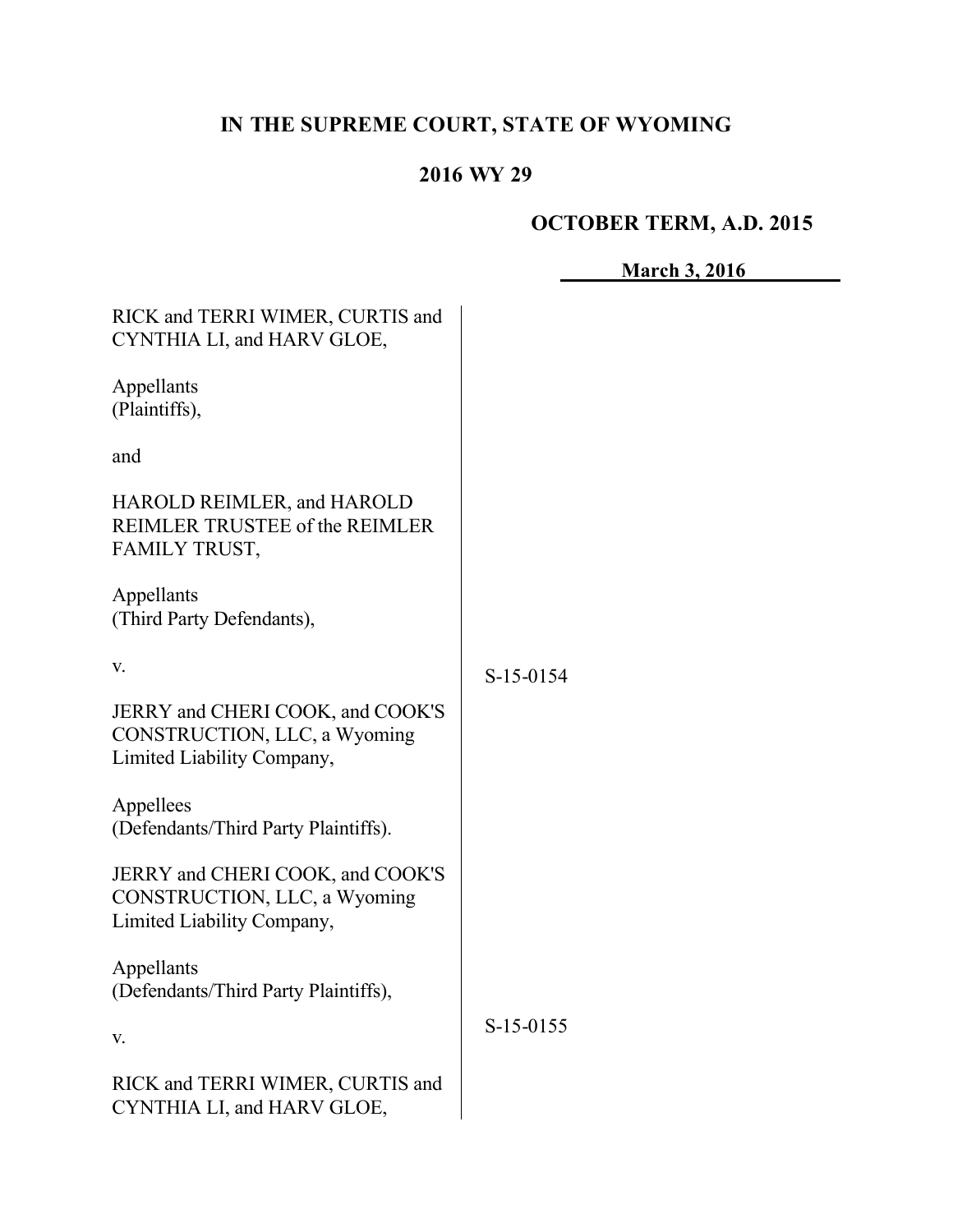Appellees (Plaintiffs),

and

#### HAROLD REIMLER, and HAROLD REIMLER TRUSTEE of the REIMLER FAMILY TRUST,

Appellees (Third Party Defendants).

## *Appeal from the District Court of Natrona County* The Honorable Daniel L. Forgey, Judge

*Representing Appellants in Case No. S-15-0154:* Cameron S. Walker of Schwartz, Bon, Walker & Studer, LLC, Casper, Wyoming.

*Representing Appellees in Case No. S-15-0154:*

P. Craig Silva of Williams, Porter, Day, and Neville, P.C., Casper, Wyoming.

*Before BURKE, C.J., and HILL, DAVIS, FOX, and KAUTZ, JJ.*

**NOTICE: This opinion is subject to formal revision before publication in Pacific Reporter Third. Readers are requested to notify the Clerk of the Supreme Court, Supreme Court Building, Cheyenne, Wyoming 82002, of typographical or other formal errors so correction may be made before final publication in the permanent volume.**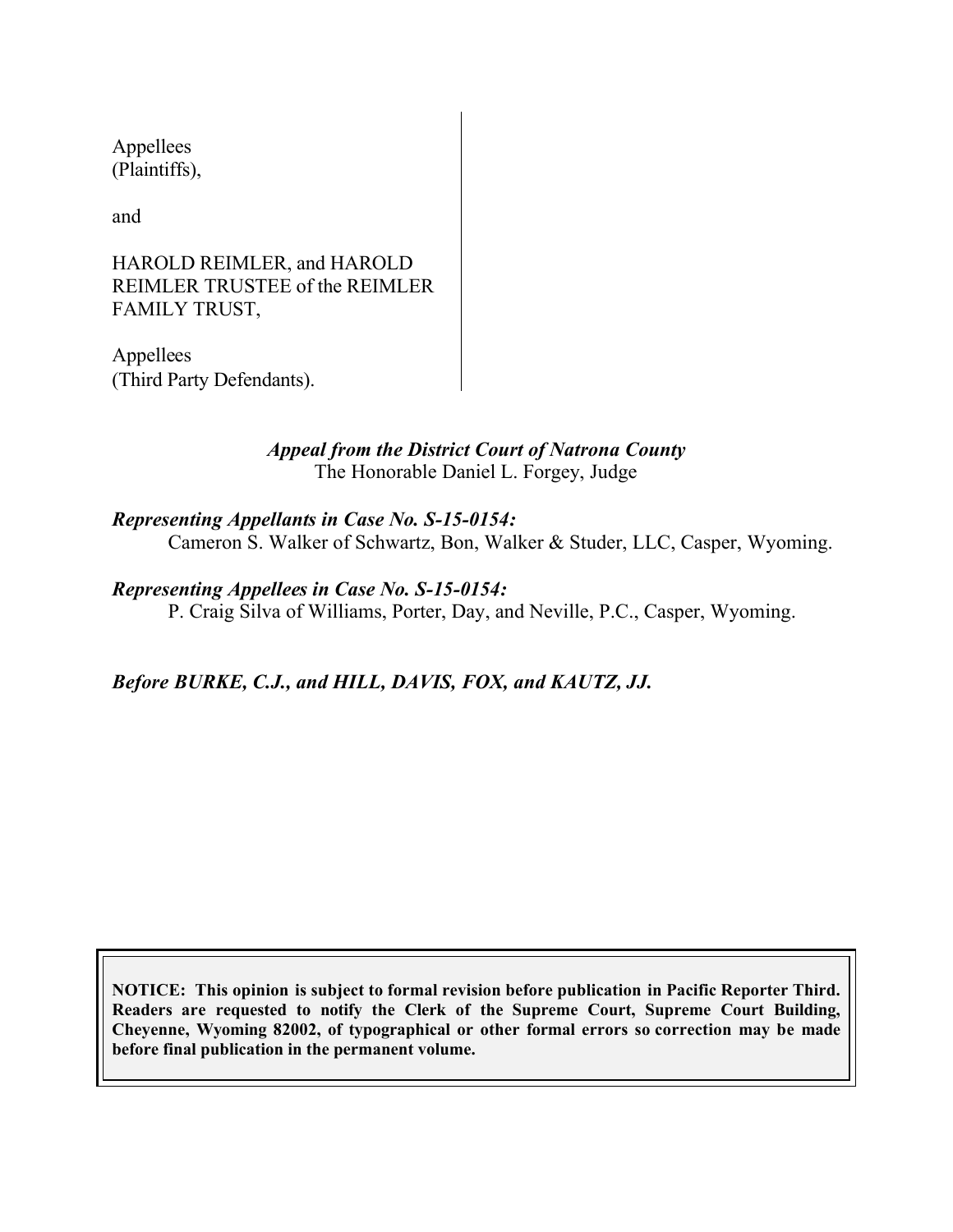#### **KAUTZ, Justice.**

 $\overline{a}$ 

[¶1] Rick and Terri Wimer, Curtis and Cynthia Li, and Harv Gloe (hereinafter collectively referred to as the Wimers) filed a complaint against their neighbors, Jerry and Cheri Cook and Cook's Construction, LLC (hereinafter collectively referred to as the Cooks), seeking an injunction prohibiting the Cooks from placing multiple single-family housing structures on a twenty-acre parcel of land owned by the Cooks because, in the Wimers' view, the conduct violated the neighborhood's covenants. The Cooks responded with a counterclaim and a third-party complaint against all their neighbors, including Harold Reimler, individually and as trustee of the Reimler Family Trust, seeking a declaration from the district court that the covenants had been abandoned.<sup>1</sup> After a bench trial, the district court determined the covenants had not been abandoned and the Cooks' plan to develop the twenty-acre parcel did not violate the covenants. Thereafter, the Wimers filed this appeal and the Cooks cross-appealed. We affirm in part and reverse in part.

#### **ISSUES**

[¶2] The Wimers raised several issues on appeal, which can be distilled to the following:

Whether the district court erred when it denied the Wimers injunctive relief after determining that the Cooks' plan did not violate the protective covenants.

The Cooks cross-appealed and raised the following issue:

Whether the trial court erred as a matter of law when it drew the legal conclusion that the restrictive covenants have not been abandoned.

## **FACTS**

[¶3] On June 7, 1978, Van R. and Kathy Jane Irvine recorded a "Declaration of Covenants, Conditions, and Restrictions" with the Natrona County Clerk for an area that will be referred to as the "Phillips Lane area" in Natrona County. All of the land involved in this case is subject to these covenants. The purpose of the covenants was "to insure the use and development of said property for exclusive residential and agricultural purposes only, to prevent the impairment of the attractiveness of said property for such purposes, and to maintain property values therein[.]" Although lengthy, it is important at the outset to quote the following portions of the covenants:

<sup>&</sup>lt;sup>1</sup> In addition to Harold Reimler, the following individuals were named as third-party defendants in the Cooks' third-party complaint: Kay A. Page, Sid and Zari Ghaffari, Andrew and Michelle Jozwik, George and Jennifer Marble, and Patrick and Debra Munsell. However, Harold Reimler, individually and as trustee of the Reimler Family Trust, is the only third-party defendant that is participating in this appeal.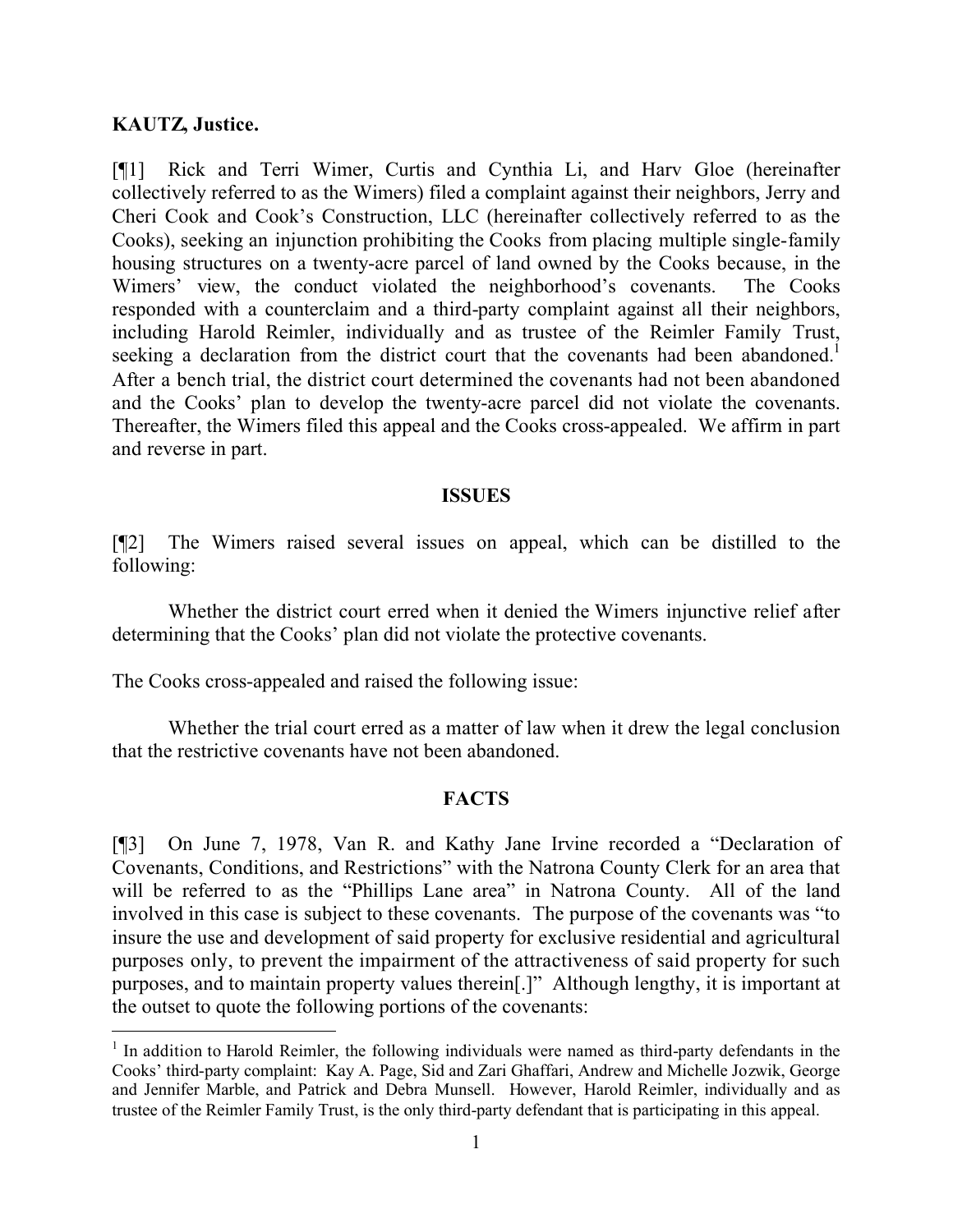#### ARTICLE I **DEFINITIONS**

1. Residential Use: All of the land designated in this area shall be utilized for single family residential purposes only, except that any and all agricultural operations of any nature may be carried on on any of the land at any time without restriction.

2. Owner: Shall mean and refer to the record owner, whether one or more persons or entities, of a fee simple title to any parcel which is part of the property, including contract buyers, but excluding those having such interest merely as security for the performance of an obligation.

3. Property: Shall mean and refer to that certain real property described in exhibit "A" attached hereto.

## ARTICLE II GENERAL RESTRICTIONS ON ALL OF THE PROPERTY

1. Zoning Regulations: No land within the area shall be occupied, used by, or for, any structure or purpose which is contrary to the zoning regulations of Natrona County, Wyoming.

2. Uses: Each parcel within the area shall be utilized for single family residential building and agricultural activities of any type, all other uses shall be expressly prohibited.

3. Prohibited Activities: Except that the dwelling on any parcel in the area may be leased by the owner or owners thereof for rental income purposes, no business, commercial, or manufacturing enterprise, or any enterprise of any kind or nature, whether or not conducted for a profit, shall be operated, maintained or conducted on any parcel in the area or on any improvement erected or placed therein, nor shall any dwelling or any part thereof be used as a boarding or rooming house, nor shall any mining or quarrying operations or operations for drilling of any oil or gas well be conducted or permitted in the area, nor shall any signs, billboards or advertising devices, except as hereinafter provided, be erected, placed or permitted to remain on any parcel in the area.

. . . .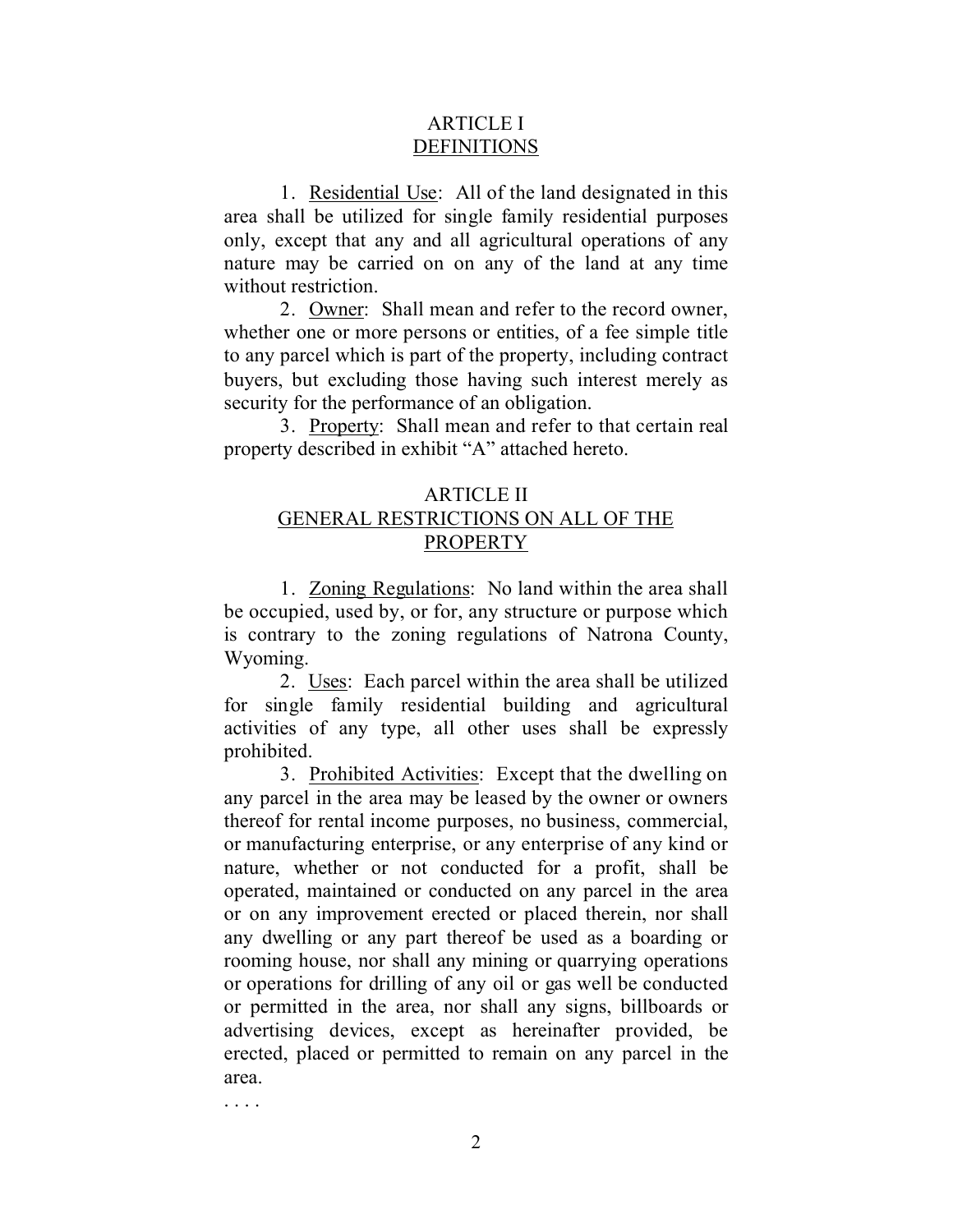5. Animals and Livestock: It shall be permissible for the owners of any parcel, in addition to household pets, to own and maintain on the parcel horses, cattle, sheep, chickens and rabbits. No animal or animals shall be maintained in the area even though permissible within this provision, if it is determined that such animal or animals constitute a nuisance to other owners in the area. It is expressly understood that all dogs will be controlled and confined to the immediate household yard area of each and every residence in the area. No dogs shall be allowed to run loose and in any way become a nuisance or danger to the other residents of the area or the surrounding area.

6. No Resubdivisions: No parcel less than twenty (20) acres in size shall be sold or conveyed; however, conveyances or dedication of easements for utilities or private lanes or roads may be made. This provision shall be effective through May 1, 1983. After this date, additional subdivision into parcels less than twenty (20) acres in size may be allowed if provided for under Natrona County zoning regulations.

7. Service Yards and Trash: Clothes lines, service equipment, trash, woodpiles, or storage areas shall be screened by planting or fencing to conceal them from view of neighboring parcels, drives and roads. All refuse and trash shall be removed from all parcels and shall not be allowed to accumulate.

8. Fences: All parcels shall be fenced with at least five (5) barbed wires or sheep-tight woven wire and two (2) barbed wires and shall be maintained according to good ranching and management practices. In the event that the fences are not properly maintained, the adjoining property owner shall have the right to perform the necessary repairs and maintenance and share the cost of any repairs and maintenance with the owner.

#### ARTICLE III RESTRICTIONS ON RESIDENTIAL TRACTS

1. Number and Location of Buildings: No buildings or structures shall be placed, erected, altered, or permitted to remain on any residential tract other than:

- (1) one detached single family dwelling;
- (2) an attached or detached garage; and
- (3) a service type barn, stable or shed.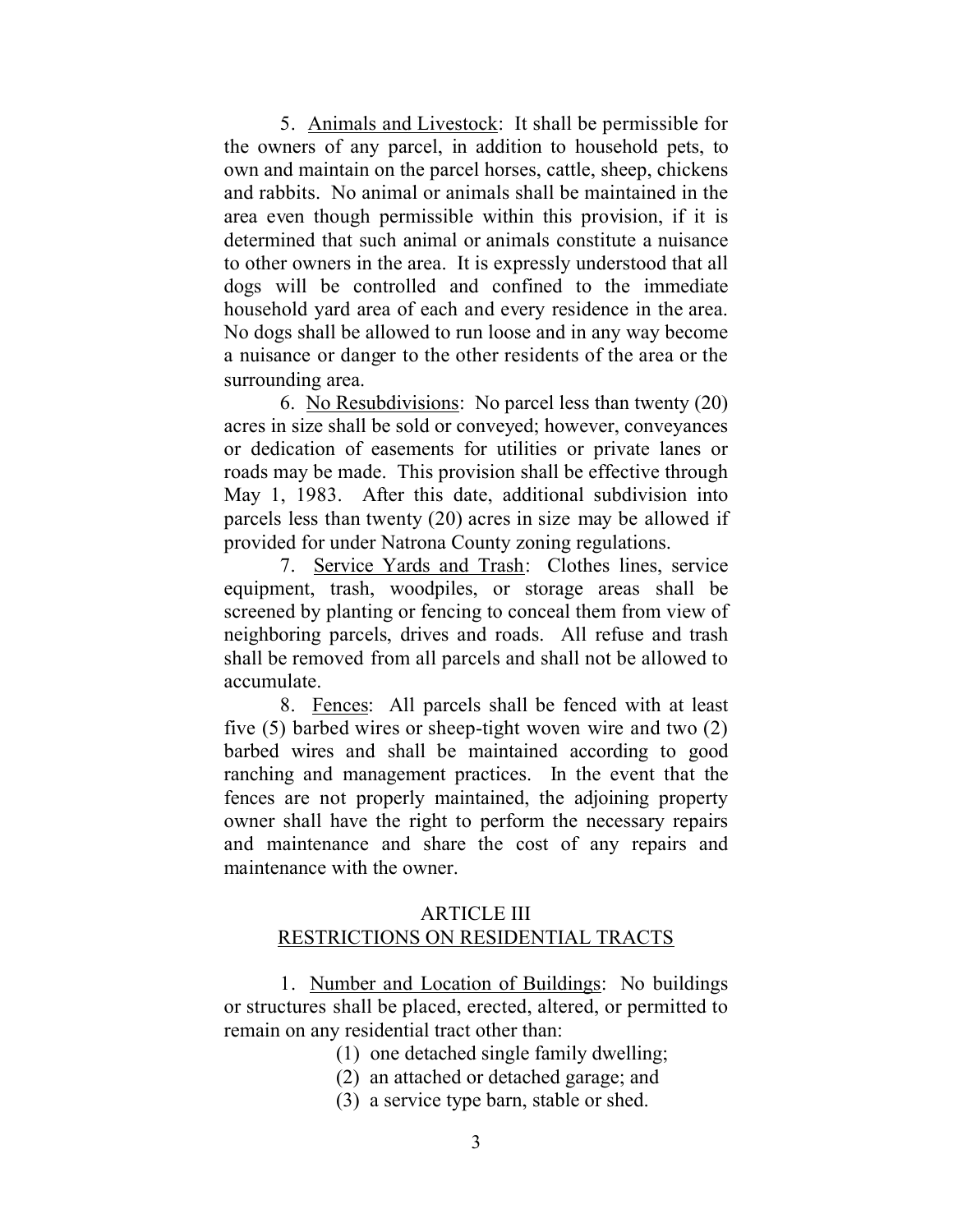2. Mobile Homes: Mobile homes shall be deemed to be within the definition of a single family dwelling (assuming the square footage requirements of paragraph 4, below, are met) if the mobile home is placed on a solid and sightly concrete or concrete block foundation and all portions of the running gear are completely removed. Modular or component houses are also acceptable provided they are placed on a similar foundation.

. . . . 6. Used or Temporary Structures: No temporary house, mobile home, basement, trailer or other structure of a non-permanent nature shall be allowed on any parcel as a place of residence or habitation either permanently or temporarily, except during construction periods, and no new dwelling shall be occupied in any manner prior to its completion. Construction of any new residential structures or outbuildings shall be completed in no more than one (1) year from the date construction commences.

## ARTICLE V GENERAL PROVISIONS

1. Severability: Should any part or parts of these covenants be declared invalid or unenforceable by any court of competent jurisdiction, such decision shall not affect the validity of the remaining covenants.

On September 28, 1978, the Irvines recorded an amendment to the covenants in order to allow one parcel of land to be divided into two parcels of 19.88 acres and subsequently conveyed.

[¶4] All of the parties to this litigation moved into the Phillips Lane area after the covenants had been recorded. Mr. Gloe moved into the area in 1981, followed by Mr. Reimler and the Lis in 1994, the Cooks in 2005, and Mr. and Mrs. Wimer in 2006. At some point in time, relations between the Cooks and the other neighbors soured, resulting in several accusations, disagreements and conflicts involving law enforcement and court intervention. The facts behind those incidents are not relevant and will not be discussed. Suffice it to say that the Cooks and their neighbors have a rancorous relationship.

[¶5] In 2011, the Cooks bought a twenty-acre parcel of land on Phillips Lane across the road from the approximately 150-acre parcel where they live and farm. That same year and through 2012, the Cooks developed the twenty-acre parcel by building a road, having the property surveyed into ten two-acre lots, and having the county assign addresses to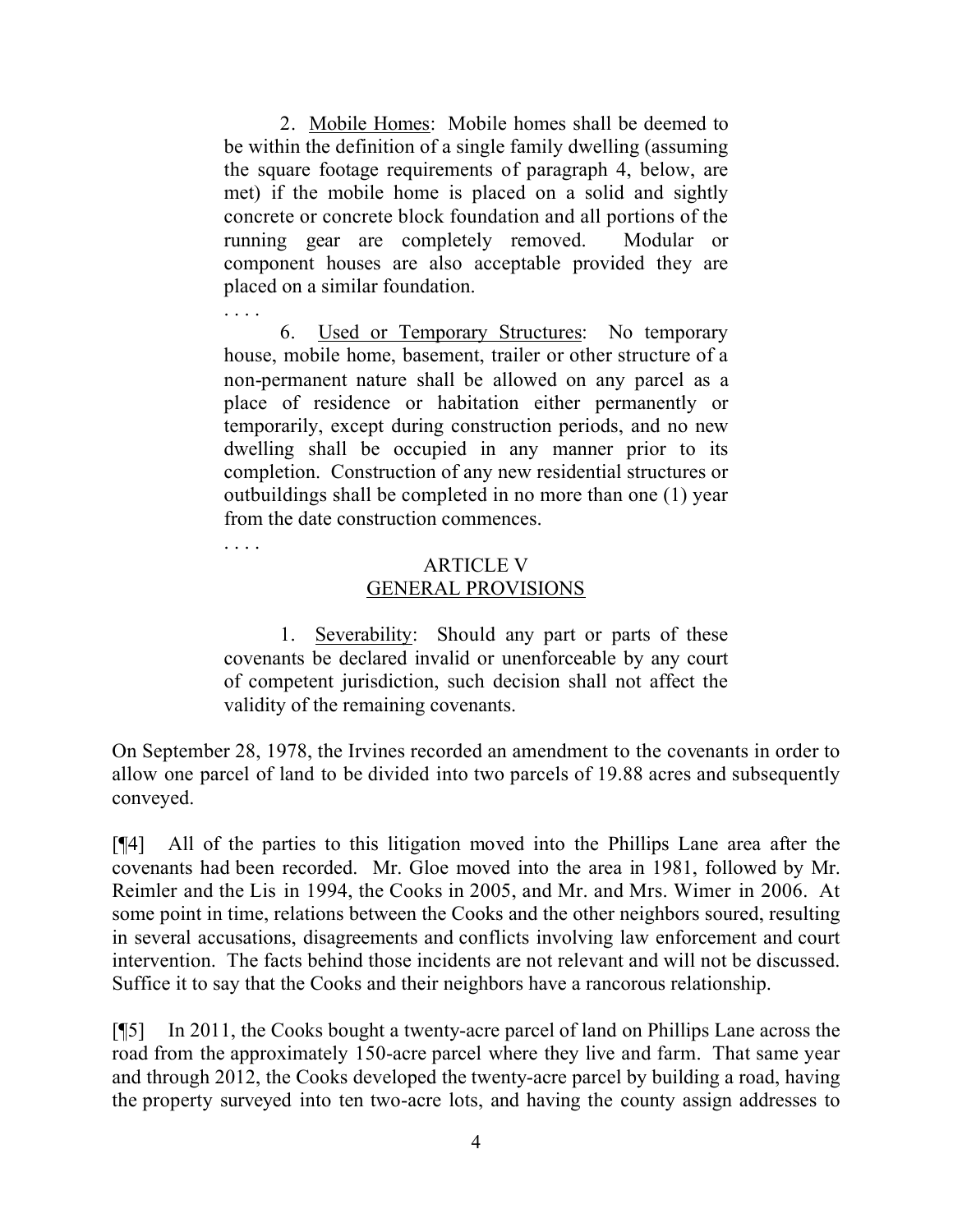each of the ten lots. The Cooks also had electrical power installed on the lots and septic systems installed on six of the ten lots. Additionally, each of the lots has a water tap that connects to the Poison Spider Water District main line. Importantly, per county zoning regulations, the Cooks are required to maintain ownership of the entire twenty acres they cannot sell any of the individual two-acre lots.

[¶6] The Cooks placed a house on one lot for Mrs. Cook's mother to live in. The Cooks planned to place single-family housing structures, including modular homes, mobile homes, and RVs, on the remaining lots and rent the lots and homes or simply rent the lots for \$500 per month for people to park and live in their own RV or fifth-wheel trailer. The renters would be allowed to keep livestock on the lots. The Cooks advertised the lots in the newspaper and on the internet and have had two different renters that stayed in RVs for short periods of time.

[¶7] On November 2, 2012, the Wimers filed a Complaint for an Injunction and Damages against the Cooks, arguing that the Cooks' plan for the property violates the covenants. The Cooks then filed a Counterclaim and Third-Party Complaint against all of the landowners in the area, seeking a declaratory judgment that the covenants had been abandoned due to various covenant violations.

[¶8] After a bench trial, the district court determined that the Cooks had failed to demonstrate that the covenants had been abandoned by the landowners. The district court also concluded that the Cooks' development of the twenty-acre parcel does not violate the covenants. It stated that Article II, Paragraph 6 of the covenants "specifically allows the Cooks to divide the property without selling or conveying it and while maintaining singular ownership of it in the manner that the Cooks propose." After finding the division of the property appropriate, the court pointed out that Article II, Paragraphs 1 and 2 allow for the placement of a single-family dwelling on each of the ten lots, and Article II, Paragraph 3 allows the Cooks to lease the dwellings for rental income. However, the court concluded that the Cooks' plan to rent lots for people to live in RVs or fifth-wheel trailers does violate Article III, Paragraphs 2 and 6.

## **STANDARD OF REVIEW**

[¶9] When reviewing a bench trial, this Court reviews the trial court's findings of fact for clear error and its conclusions of law *de novo*. *Moore v. Wolititch*, 2015 WY 11, ¶ 9, 341 P.3d 421, 423 (Wyo. 2015). Additionally,

> [t]he factual findings of a judge are not entitled to the limited review afforded a jury verdict. While the findings are presumptively correct, the appellate court may examine all of the properly admissible evidence in the record. Due regard is given to the opportunity of the trial judge to assess the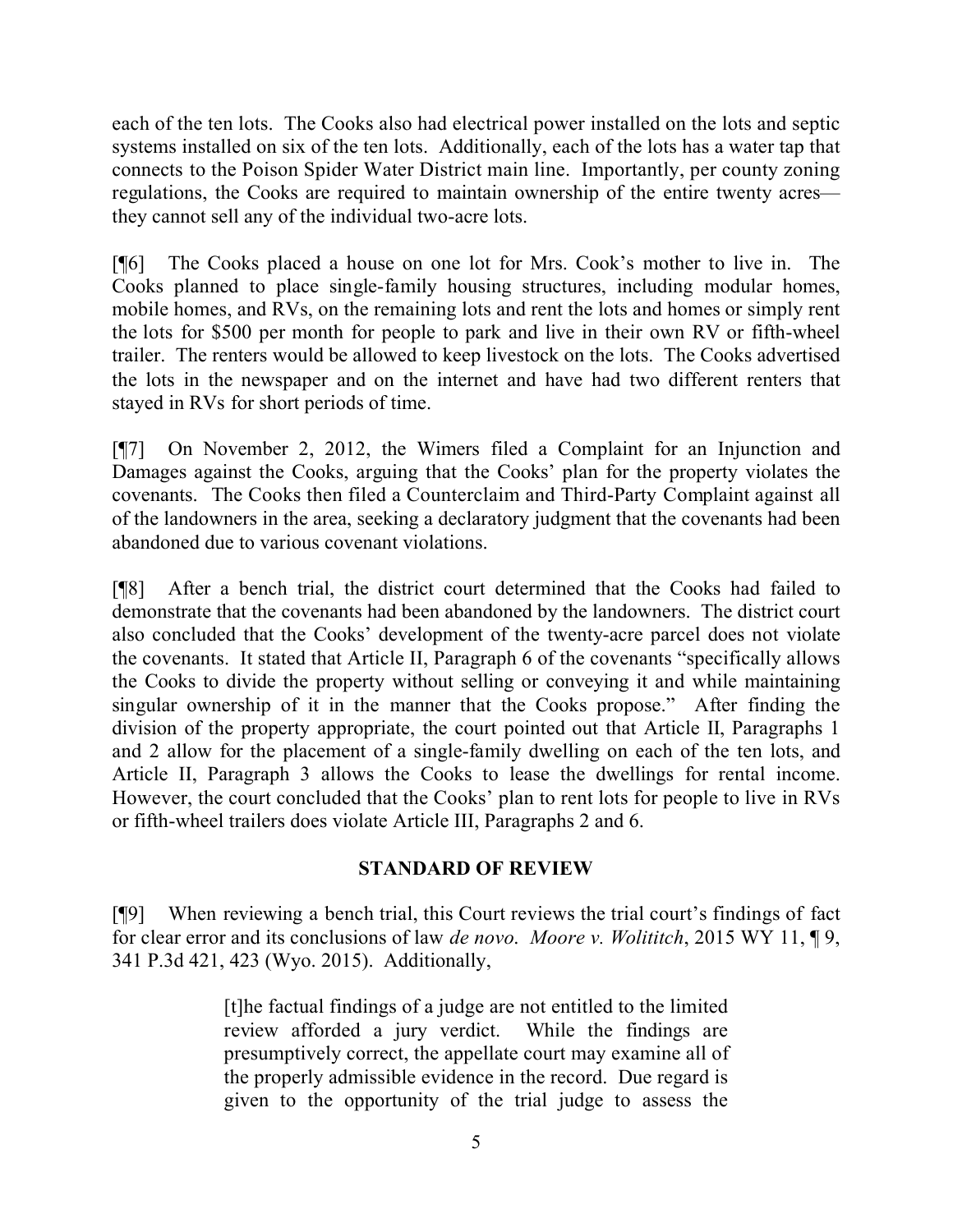credibility of the witnesses, and our review does not entail reweighing disputed evidence. Findings of fact will not be set aside unless they are clearly erroneous. A finding is clearly erroneous when, although there is evidence to support it, the reviewing court on the entire evidence is left with the definite and firm conviction that a mistake has been committed.

*Id*. (quoting *Miner v. Jesse & Grace, LLC*, 2014 WY 17, ¶ 17, 317 P.3d 1124, 1131 (Wyo. 2014)). "'We assume that the evidence of the prevailing party below is true and give that party every reasonable inference that can fairly and reasonably be drawn from it.'" *Id*., ¶ 10, 341 P.3d at 423 (quoting *Miner*, ¶ 17, 317 P.3d at 1131).

## **DISCUSSION**

#### *Abandonment*

[¶10] The district court determined that while there were some "infrequent, minor, and unoffensive" violations of the covenants, those violations did not result in a radical and permanent change in the agricultural and single-family residential character of the area. Consequently, the district court ruled that the covenants had not been abandoned. After a thorough review of the trial evidence, we find no clear error in reaching that conclusion.

[¶11] The question of "whether a protective covenant has been abandoned as a result of acquiescence in violations of the covenant is [one] of fact that depends on the particular circumstances of each case." *Moore*, ¶ 12, 341 P.3d at 423. For abandonment to exist, the violations must be

> so great, or so fundamental or radical as to neutralize the benefits of the restriction to the point of defeating the purpose of the covenant. In other words, the violations must be so substantial as to support a finding that the usefulness of the covenant has been destroyed, or that the covenant has become valueless and onerous to the property owners.

*Hammons v. Table Mountain Ranches Owners Ass'n*, 2003 WY 85, ¶ 14, 72 P.3d 1153, 1156 (Wyo. 2003) (quoting *Keller v. Branton*, 667 P.2d 650, 654 (Wyo. 1983)). In addition to being radical, the changes must also be permanent in nature, and the burden of proving such is on the party asserting the covenant's abandonment. *Keller*, 667 P.2d at 654.

[¶12] To support their claim that the covenants have been abandoned, the Cooks presented evidence of the following violations: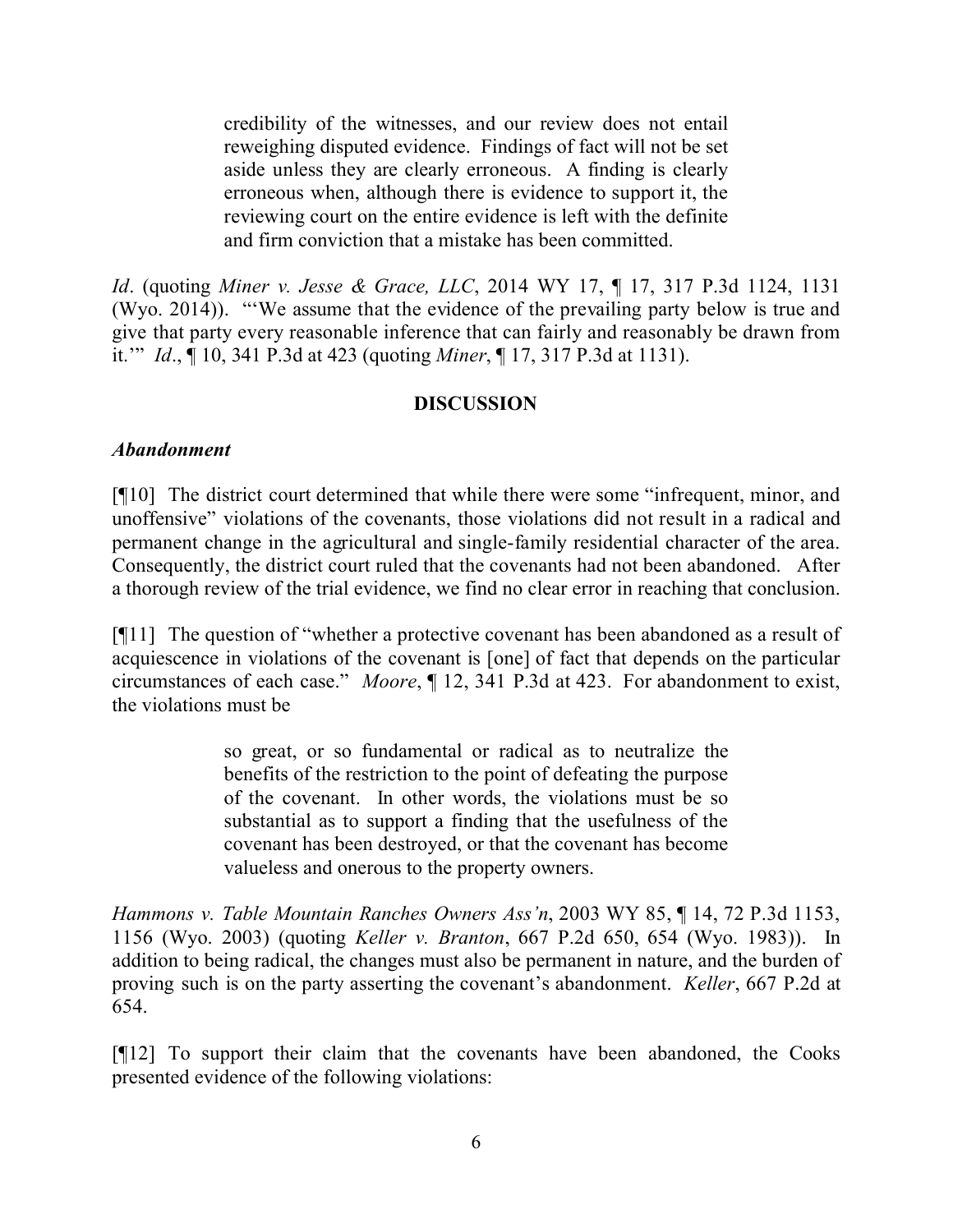- Mr. Gloe has antlers on his property that have been there for years. Further, there are several vehicles that have not been registered for some time. Mr. Gloe also has a tire on his property that he uses to cover his phone line. The Cooks allege this conduct violates Article II, Paragraph 7 of the covenants, which prohibits the accumulation of trash and refuse on the property. Mr. Gloe's fence has only one strand of barb wire, which is inconsistent with Article II, Paragraph 8 of the covenants, which requires all fences be either five strands of barbed wire or sheep tight woven wire with two barbed wires.
- Mr. and Mrs. Lis' livestock and dogs have been out of their immediate control when the animals wandered off the Li property. Mrs. Li has observed the neighbors' livestock and dogs running at large in the neighborhood. The Cooks contend this conduct violates Article II, Paragraph 5, which states that animals shall not be a nuisance to other owners in the area and dogs will be confined to the immediate household yard area of each residence. Further, in addition to their home, the Lis have a mobile home on their property, which the Cooks claim violates Article III, Paragraph 1, which limits a residential tract to one singlefamily dwelling. The Lis also have more than one barn, stable, or shed, in violation of Article III, Paragraph 1.
- Mr. Reimler owns a business and he stores his tractors, seeders, and trailers for that business at his residence. He also lists his home phone number on his business cards and he receives faxes for the business at his home. The Cooks argue this violates Article II, Paragraph 3, which prohibits businesses from being operated in the area. Mr. Reimler has also had zoning violations, in violation of Article II, Paragraph 1, and has junk on his property and too many barns, stables, and sheds.
- Mr. Munsell owns five acres in the area, which violates the county zoning ordinances that requires parcels of at least 35 acres and, thereby, violates Article II, Paragraph 1 of the covenants. He has also allowed people to live in a fifthwheel trailer on his property, in violation of Article III, Paragraph 6, which prohibits individuals from living in a structure of a non-permanent nature. Mr. Munsell has also operated numerous businesses from his home.
- Mr. Ghaffari operates a rental business on his property, has too many outbuildings, has allowed his animals to wander off his property, and has improper fencing.
- Mr. Jozwik has removed topsoil from his property in violation of Article II, Paragraph 3, which prohibits mining or quarrying operations. He also has too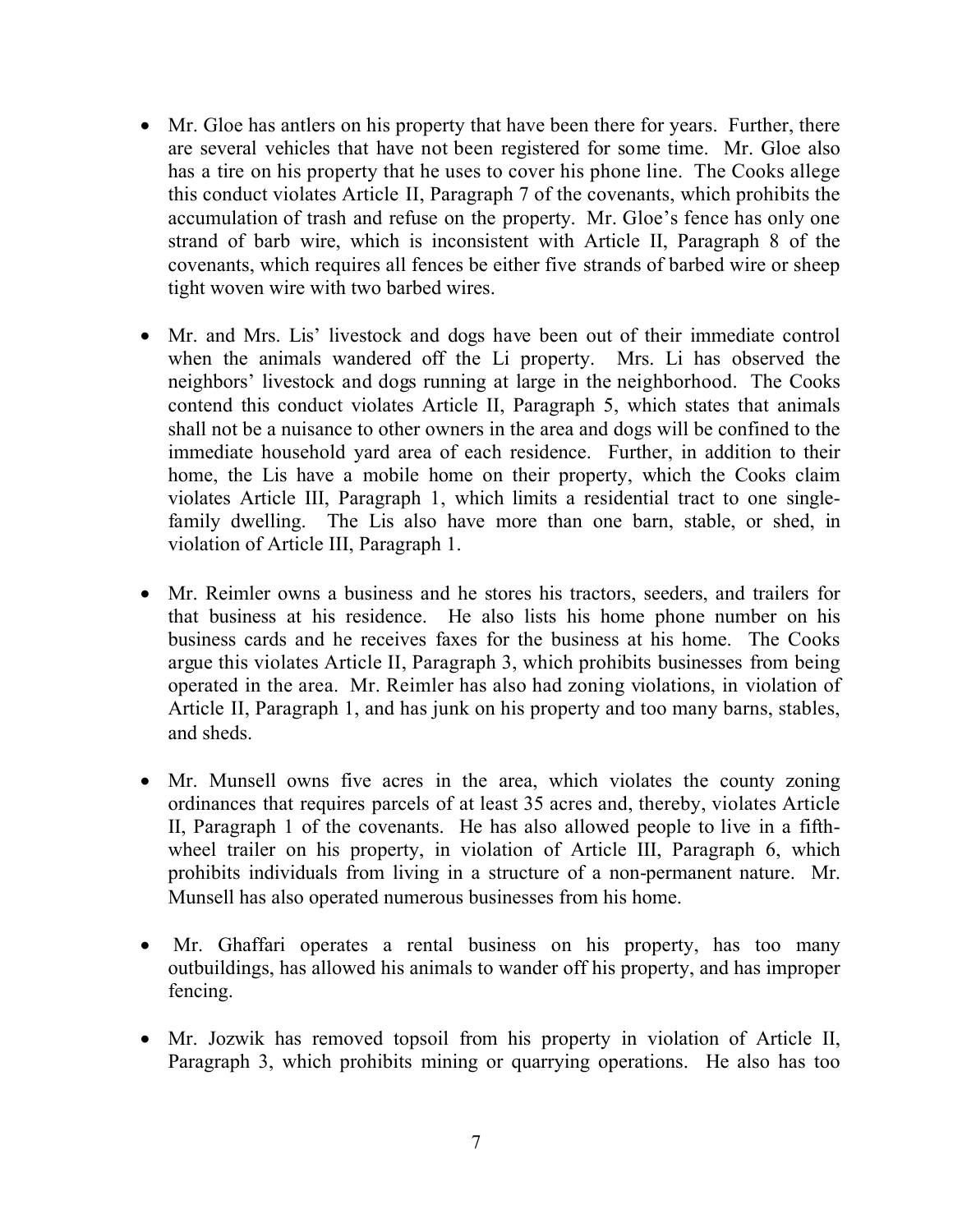many outbuildings and admitted to having junk on his property and that his dog has not always been confined to the immediate household area.

- Ms. Page has junk, two homes, and improper fencing on her parcel.
- Mr. and Mrs. Wimers' parcel is only 27 acres, which is in violation of the zoning ordinances and, thereby, in violation of the covenants. The Wimers' horses and dogs have gotten loose in the neighborhood and they admitted they have had garbage and junk on their property. They have three small sheds in addition to their house and garage, and they have had people stay in a travel trailer on the parcel. Mrs. Wimer owns a business and the business address is her home address, she has received business calls at home, and prints invoices and flyers for the business on her home computer and printer. She has also operated a nonprofit organization, the address of which is the Wimers' home address.
- Mr. Marble has had junk on his parcel, his dogs have gotten loose, and he had a limited veterinary practice at his home.

[¶13] Based upon these various covenant infractions, the Cooks believe the covenants have been abandoned in their entirety. However, the Cooks have failed to acknowledge or appreciate the fact that the covenants also contain a severability provision in Article V, Paragraph 1:

> 1. Severability: Should any part or parts of these covenants be declared invalid or unenforceable by any court of competent jurisdiction, such decision shall not affect the validity of the remaining covenants.

Because of the severability clause, it does not matter whether the covenants regarding loose horses and dogs, junk, and fencing were abandoned. Even if those covenants have been abandoned, the other covenants remain valid. Instead, the only relevant conduct is that which arguably shows abandonment of the covenants being enforced against the Cooks. *See Mountain Park Homeowners Ass'n, Inc. v. Tydings*, 883 P.2d 1383, 1387 (Wash. 1994). The district court recognized the severability clause, and properly relied upon it to restrict evidence that could be considered to support the abandonment claim.

[¶14] The covenants the Wimers seek to enforce are Article III, Paragraph 1, which restricts each residential tract to one detached single-family dwelling, and Article II, Paragraph 6, which prohibits structures of a non-permanent nature being used as housing (i.e. RVs) on the parcels. Therefore, those are the covenants the Cooks must prove have been abandoned in order to implement their property development plan. The evidence at trial showed that Ms. Page has two homes on her parcel, and in addition to their home, Mr. and Mrs. Li have a mobile home on their parcel. Ms. Page testified that nobody lived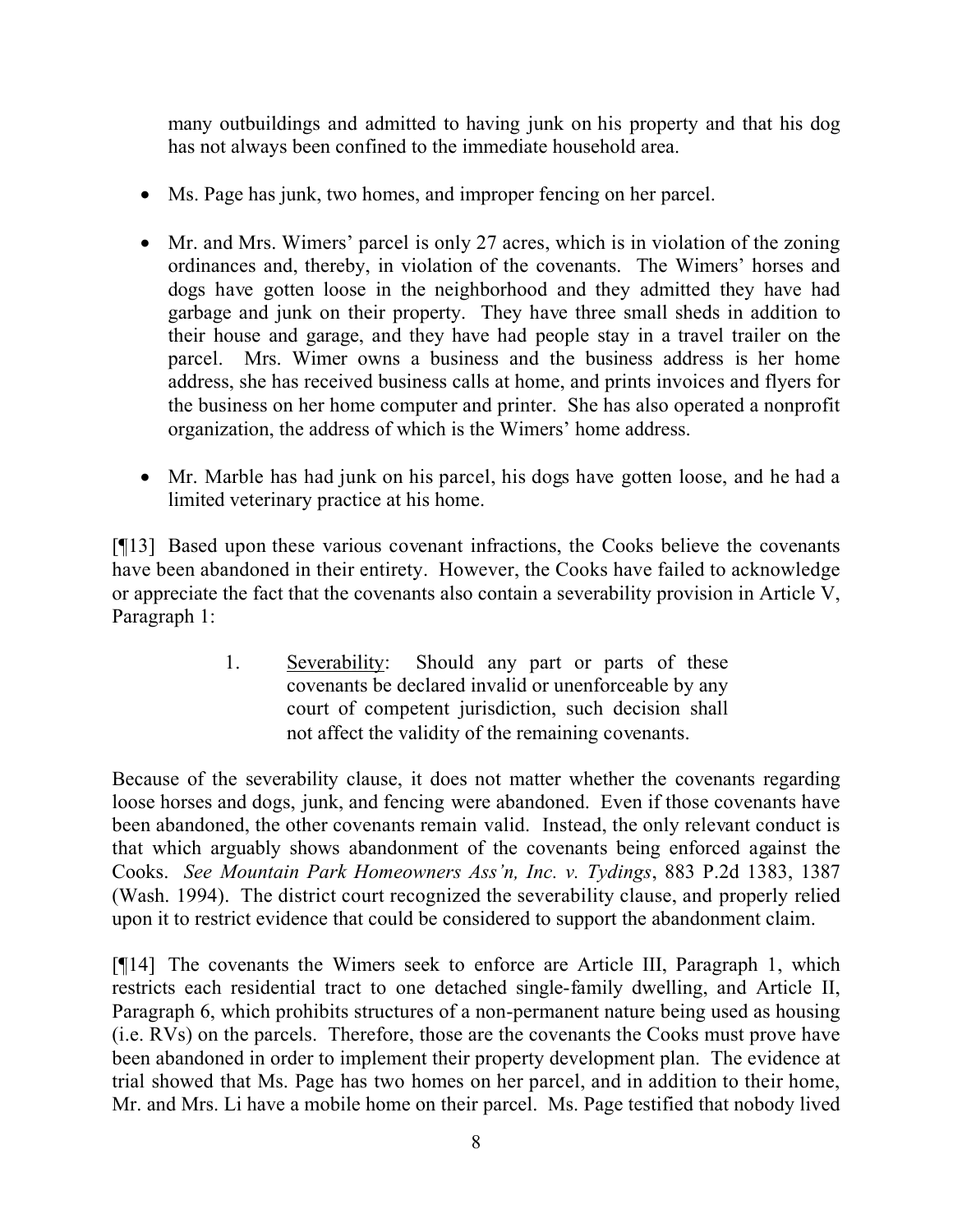in the second home on her parcel; instead, she used it as a storage facility and a place for her dogs. Mrs. Li testified that the mobile home is used as a place for an employee to stay while he or she is working on the ranch. The evidence also showed that, until now, none of the landowners in the area had ever tried to enforce the covenants. With respect to RVs, the Wimers have allowed relatives to visit and stay in a fifth-wheel trailer on their parcel for several weeks at a time. Mr. and Mrs. Highum both testified that they had allowed an individual to stay on their parcel in an RV trailer for approximately three months. $^{2}$ 

[¶15] While these few instances appear to be violations of the covenants, the Cooks have not demonstrated that these violations radically and permanently changed the overall neighborhood as required to prove abandonment. In fact, the Cooks have not argued that the violations have changed the overall neighborhood at all. Their argument, instead, is that multiple other covenants have been violated over time. They also assert that six of the landowners want the covenants abandoned, and claim that the covenants do not serve any practical purpose. However, those points are not applicable in determining whether a covenant has been abandoned.

[¶16] When using the proper standard, we find the evidence supports the district court's conclusion that these violations did not radically and permanently change the overall neighborhood. The covenants were created to "insure the use and development of said property for exclusive residential and agricultural purposes only[.]" Although Ms. Page had two homes on her property, there is no evidence that anyone else ever lived on the property or that she sought to have another family move into the second residence. While the mobile home on the Lis' parcel is used to house an additional person, that person is living there only because he or she is employed to assist in the agricultural activities on the property. The fact that the Wimers and the Highums have allowed people to stay in RVs on their parcels does not show a change that is permanent in nature. The Wimers' guests have stayed on two occasions and the visits were temporary in nature. There is no evidence the Highums intend to permanently allow people to live in an RV on their property.

[¶17] The Cooks recognize that this Court previously has been unwilling to find that covenants have been abandoned. *See Moore*, 2015 WY 11, 341 P.3d 421; *Steiger v. Happy Valley Homeowners Ass'n*, 2010 WY 158, 245 P.3d 269 (Wyo. 2010); *Hammons*, 2003 WY 85, 72 P.3d 1153. While the Cooks argue that this case is different from all of the other cases, they have not explained how the facts of this case vary from the facts of past decisions.

 <sup>2</sup> The Highums are property owners in the Phillips Lane area, but they bought their property from the Jozwiks after the Cooks had filed the Third-Party Complaint against all of the landowners. Therefore, the Highums are not listed as a defendant in the original Third-Party Complaint.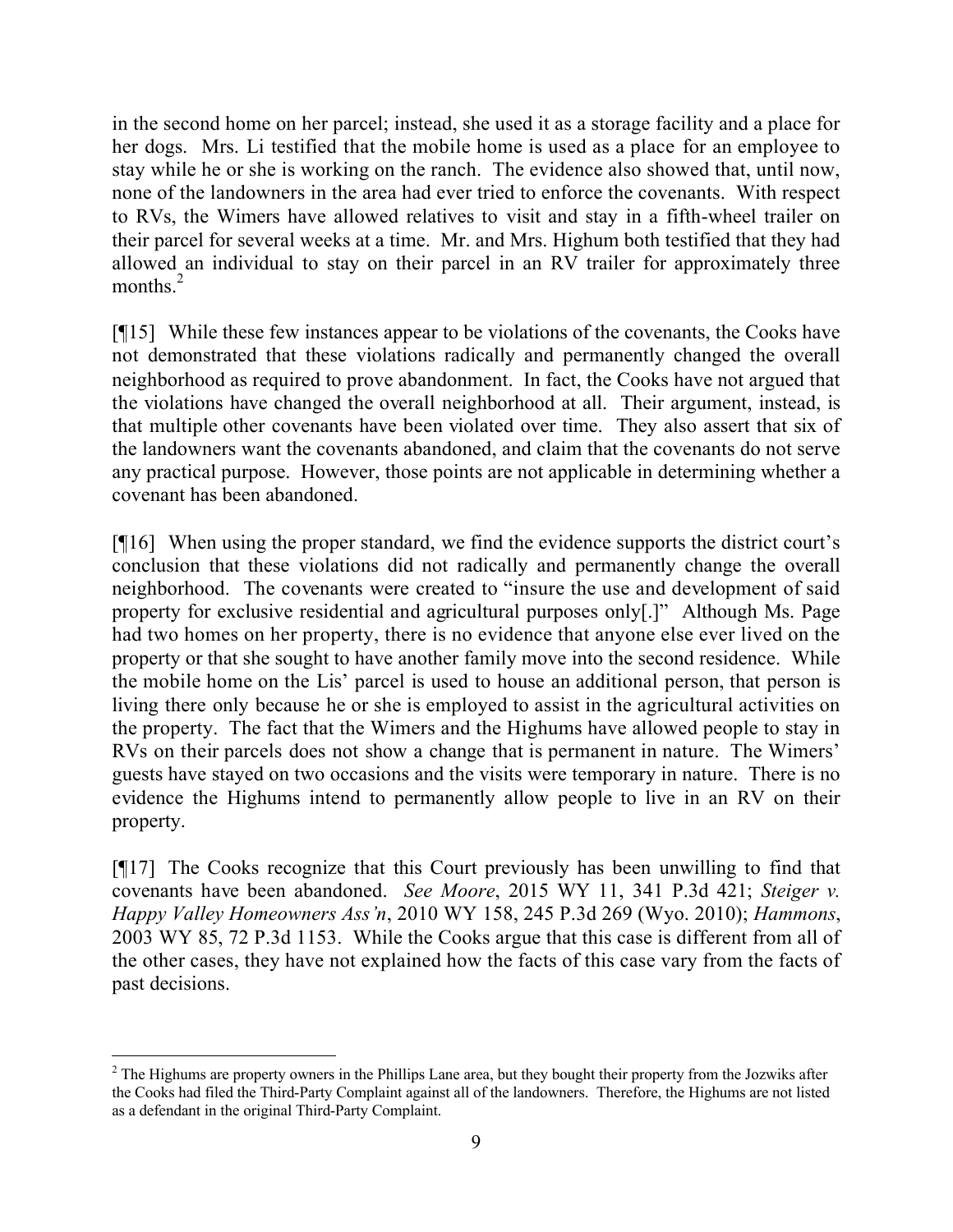[¶18] For example, in *Moore*, 2015 WY 11, 341 P.3d 421, Moore violated her neighborhood's covenants by operating a daycare in her home. *Id*., ¶ 11, 341 P.3d at 423. She argued that various other covenant violations by other homeowners in the neighborhood amounted to an abandonment of the covenants. *Id*. In support of her argument, she pointed out that the neighbors had numerous trailers, sheds, boats, unregistered vehicles, and other items present on the properties that violated the covenants. *Id*., ¶ 14, 341 P.3d at 424. She also alleged many neighbors engaged in business activities on the properties, such as babysitting, storing company equipment, occasionally meeting with crew members before going to a job site, and hosting business related presentations. *Id*. We determined that Moore failed to show that any of these activities resulted in a radical and permanent change to the neighborhood. *Id*., ¶ 24, 341 P.3d at 426.

[¶19] The situation here is no different. There certainly have been violations of the covenants and it appears none of the neighbors have complained. But, these violations mostly were unrelated to the covenants which the Wimers seek to enforce. The few violations which did relate to the prohibitions of more than a single-family dwelling on a tract and of temporary structures simply did not change the nature of the area in a radical and permanent way. The district court's findings that any covenant violations did not change the nature of the area were not clearly erroneous. Therefore, the district court properly concluded the covenants were not abandoned.

## *Covenant Violations*

[¶20] The district court ruled that the Cooks' development of the twenty-acre parcel into ten rental lots did not violate the covenants. The Wimers challenge that determination. The Wimers argue that the Cooks' plan to place multiple single-family dwellings on the twenty-acre parcel violates, among other provisions, Article III, Paragraph 1 of the covenants, which limits buildings and structures on any parcel to one detached singlefamily dwelling; an attached or detached garage; and a service type barn, stable, or shed. They claim that the twenty-acre parcel remains a single parcel for purposes of the covenants, even though the Cooks have attempted to "subdivide" it into ten smaller "parcels." The Cooks, on the other hand, assert that Article II, Paragraph 6 of the covenants permits them to make the twenty-acre parcel into smaller parcels by "subdividing" it so long as they retain ownership of those smaller parcels and do not sell them. The key concern in this discussion, then, is the meaning of the terms "parcel" and "subdivision" as used in the covenants.

[¶21] The "[i]nterpretation of covenants imposing restrictions or conditions on the use of land is a matter of law for the courts." *Omohundro v. Sullivan*, 2009 WY 38, ¶ 8, 202 P.3d 1077, 1081 (Wyo. 2009). Because it is a question of law, we review the covenants *de novo*, without giving any deference to the district court's determinations at the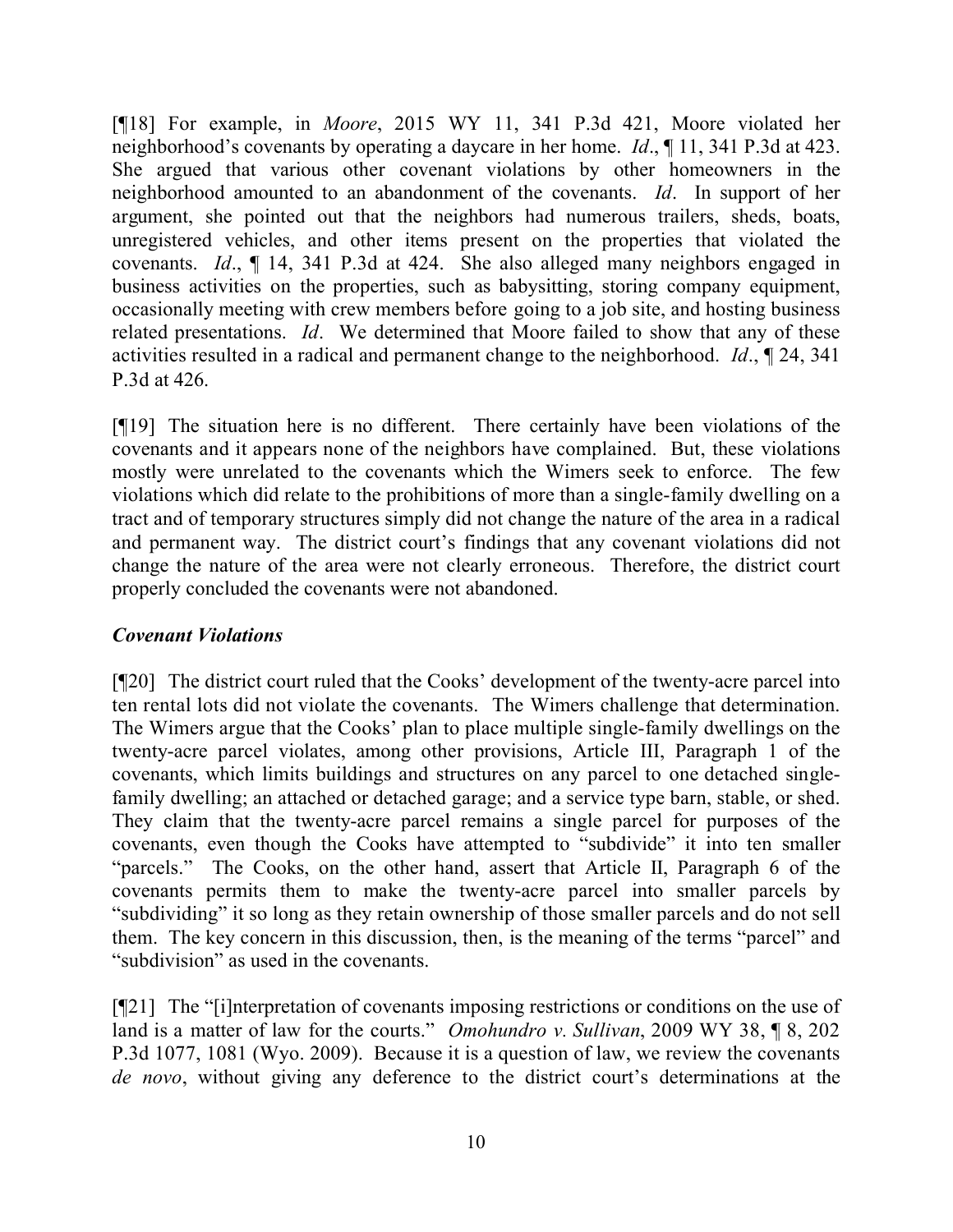conclusion of the trial. *Stevens v. Elk Run Homeowners' Ass'n, Inc.,* 2004 WY 63, ¶ 12, 90 P.3d 1162, 1166 (Wyo. 2004).

[¶22] Covenants are contractual in nature and, therefore, we interpret them according to contract law principles. *Omohundro*, ¶ 9, 202 P.3d at 1081. "A court's goal is to determine and effectuate the intention of the parties, especially the grantor or declarant." *Id*. To do so, we examine all of the covenants, and not just one clause or paragraph, and give the words their plain and ordinary meaning. *Id*. If the language in the covenants is clear and unambiguous, we look only to the four corners of the document to determine the parties' intent. *Stevens*, ¶ 13, 90 P.3d at 1166. "A disagreement between the parties as to the meaning of covenants does not give rise to an ambiguity." *Omohundro*, ¶ 9, 202 P.3d at 1081.

[¶23] The district court determined that the covenants allow the Cooks to "subdivide" the twenty-acre parcel into ten different two-acre lots, place a single-family dwelling on each of the ten lots, and maintain ownership of the entire parcel and the dwellings. In reaching this conclusion, the court explained:

> The [c]ourt has reviewed the terms or language used in the written covenant documents and finds that there is no reason to believe that the term "parcel" is intended to mean anything other than its common definition of a tract of land, or that the term "subdivision" is intended to mean anything other than its common definition of a division of a thing into two smaller parts, or that the term "tract" is intended to mean anything other than its common definition of a specified parcel of land.

Further, the court determined that "Article II, [Paragraph] 6, of the covenants specifically allows the Cooks to divide the property without selling or conveying it and while maintaining singular ownership of it in the manner that the Cooks propose."

[¶24] We disagree. While the term "subdivision" is not a defined term in Article I of the covenants, Article II, Paragraph 6 of the covenants guides us in determining what the term means. That Paragraph states:

> 6. No Resubdivisions: No parcel less than twenty (20) acres in size shall be sold or conveyed; however, conveyances or dedication of easements for utilities or private lanes or roads may be made. This provision shall be effective through May 1, 1983. After this date, additional subdivision into parcels less than twenty (20) acres in size may be allowed if provided for under Natrona County zoning regulations.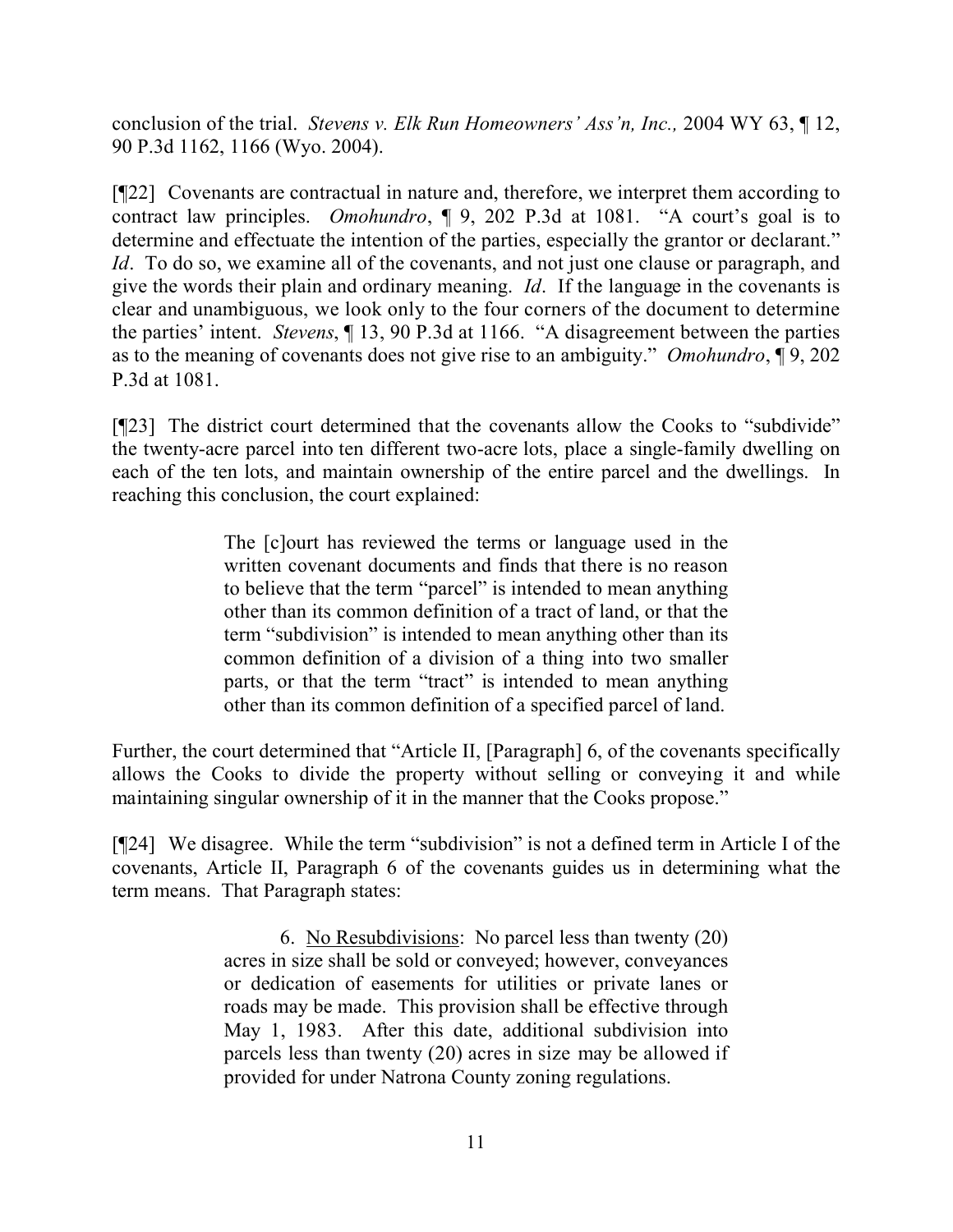In the beginning of that Paragraph, the grantors state that no parcel less than twenty acres shall be **sold or conveyed**. It then includes a date at which time that provision expires— May 1, 1983—after which, **subdivision** into parcels less than twenty acres may be allowed. The Cooks argue, and the district court concluded, that the term subdivision does not mean to sell or convey; instead, it simply means to break up into smaller parts. However, to accept that conclusion would require us to completely disregard that the acts prohibited before May 1, 1983, were selling and conveying. *Shaffer v. Winhealth Partners*, 2011 WY 131, ¶ 17, 261 P.3d 708, 713 (Wyo. 2011) (rules of contract interpretation require us to avoid construing a contract in a way as to render one of its provisions meaningless). If the term "subdivision" allows a parcel owner to maintain ownership over the entire parcel while "dividing it into smaller parts," there would be no need to declare that it was acceptable to do so after May 1, 1983. The term "subdivision" in these covenants anticipates the sale or transfer of smaller parts of land, not just surveying those smaller parts or getting separate mail addresses for them. Without such a sale or transfer, a single parcel remains a single parcel, whether the owner has had separate lots surveyed or not.

[¶25] The conclusion that "subdivision" requires an act of selling or conveying a portion of the property is further supported by the Irvines' amendment to the covenants they executed a little more than three months after recording the original covenants. In the amendment, the Irvines sought to exclude one parcel of land from the twenty-acre requirement found in Article II, Paragraph 6. The relevant part of the amendment states:

> No parcel less than twenty (20) acres in size shall be **sold or conveyed**; however conveyances or dedication of easements for utilities or private lanes or roads may be made. With respect to Parcel #5 . . . said parcel may be **subdivided** into two (2) parcels of approximately equal size, each parcel **conveyed** to be not less than 19.88 acres in size. This provision shall be effective through May 1, 1983. After this date, additional **subdivision** into parcels less than twenty (20) acres in size may be allowed.

(Emphasis added.) The amendment uses the word "subdivided" immediately before discussing conveyance, thus signifying the grantors intended that a "subdivision" was the breaking up of land into smaller pieces for sale or conveyance. Therefore, the Cooks' twenty-acre parcel has not been subdivided and remains one parcel and residential tract for the purposes of the covenants.

[¶26] With that being the case, there can be little dispute that the Cooks are limited to one single-family dwelling on the twenty-acre parcel. The Cooks' plan to put ten singlefamily dwellings on the parcel clearly violates Article III, Paragraph 1. We recognize that the Cooks' plan has been blessed by the county zoning authorities; however, that